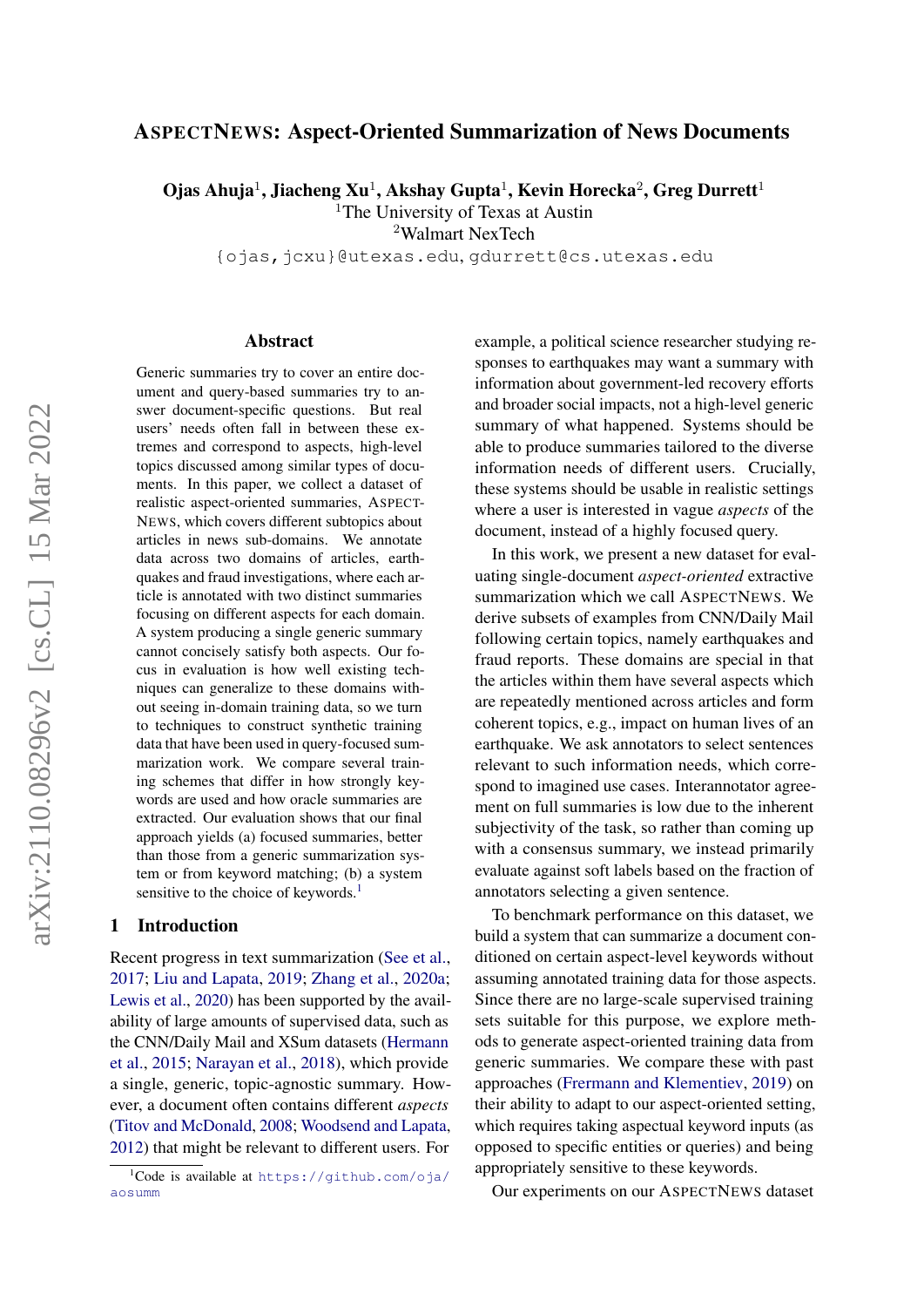<span id="page-1-1"></span>

1. At least 42 people have died with hundreds more injured after a 6.2-magnitude earthquake hit Indonesia's Sulawesi island early Friday, according to Indonesia's Disaster Management Agency. Sulawesi island entry Friday, according to Indonesia's Disaster Management Agency.<br>
2. The epicenter of the quale, which struck at 1:28 a.m. Jakarta time, was 6 kilometers (3.7 miles) northcast of the cording to Indonesia' 2. The epicenter of the quake, which struck at 1:28 a.m. Jakarta time, was 6 kilometers (3.7 miles) northeast of the city of Majene, at a depth of 10 kilometers (6.2 miles), according to Indonesia's Meteorology, Climatology and 9. "Our priority is saving victims who are still buried under the buildings," Safaruddin Sanusi, head of West

15. "We need more extrication equipment and more personnel to work fast on saving victims trapped under the building."

Figure 1: Examples of an earthquake-related article paired with extractive summaries from the CNN/DM dataset. "Generic" represents the selection of a general purpose summarization model. "Geo(graphy)" (colored in green) and "Recovery" (colored in orange) indicate our aspects of interest for the summary. We highlight aspect-relevant phrases in the document.

and the SPACE dataset (Angelidis et al., 2021) find that our model produces summaries that score higher on agreement with human aspect-oriented annotations than generic summarization models, previous aspect-oriented models, and baselines such as keyword matching. Second, we find that the summaries our model generates are sensitive to the choice of keywords. Third, we find that our model performs competitively with leading models on the SPACE dataset in the multi-document setting. Finally, we find that abstractive query-focused systems [\(He et al.,](#page-8-4) [2020\)](#page-8-4) hallucinate significantly in this setting, justifying our choice of an extractive framework here.

## 2 Related Work

Relatively little recent work has focused on aspectoriented summarization. One line of research focuses on summarization of documents with respect to specific queries [\(Baumel et al.,](#page-8-5) [2014;](#page-8-5) [Krishna](#page-8-6) [and Srinivasan,](#page-8-6) [2018;](#page-8-6) [Frermann and Klementiev,](#page-8-2) [2019;](#page-8-2) [He et al.,](#page-8-4) [2020;](#page-8-4) [Xu and Lapata,](#page-9-5) [2020a\)](#page-9-5). However, a query such as "*What facilities were damaged in the Oaxacan region?*" is a document specific query, which cannot be applied to other earthquake news articles and bears more resemblance to the task of long-form question answering [\(Fan et al.,](#page-8-7) [2019\)](#page-8-7). Our focus is closer to work on attribute extraction from opinions or reviews [\(Dong et al.,](#page-8-8) [2017;](#page-8-8) [Angelidis and Lapata,](#page-8-9) [2018\)](#page-8-9), as factors like geographic details and recovery efforts are usually mentioned in many earthquake stories. Recent work has also begun to study summarization from an interactive perspective [\(Shapira et al.,](#page-9-6) [2021\)](#page-9-6); our approach could be naturally extended in this direction.

Geophysics Agency.<br>
Geophysics Agency.<br>
Section Agency, states are accelerated in the city of Mamuja, to the moth of the geiseante, while a<br>mother sign and the SK hards (ASY meet physical Halomatic Bose Based Conservative 3. Thirty-four people died in the city of Mamuju, to the north of the picenter, while another died infolies in the city of Mamuju, to the north of the picenter, the north of the north of the north of the north of the north 4. In Magner, at least 637 were injured in all 300 residents law been displaced, according to  $\sim$  1. The principle and 15,000 residents law between the highest scatter of the state of the state of the state of the State s 7. Many people are still trapped under collapsed buildings, according to best inerate.<br>
In *Romans cases* teams, and internalized buildings in Mondual Syria Signals. In the still still still transfer communication in lati 8. Rescueres and the wearents of the survivors at a subject the survivors at a collapsed building. The matter of the survivors at a collapsed building.<br>
Shows: Communisme and information captures at a collapsed building in Methods Historically, most work on queryfocused summarization has addressed the multidocument setting. You et al. (2011) apply regression models to this task, and Wei et al. (2008) approach the problem from the perspective of ranking sentences by their similarity to the query. These classic methods rely integrally on the multidocument setting, and so cannot be easily adapted to our setup. More recently, Xu and Lapata (2020b) focus on multi-document summarization by modeling the applicability of candidate spans to both the query and their suitability in a summary. Angelidis et al. (2021) explore a method using quantized transformers for aspect-oriented summarization, which we compare to.

Sulawesi's Communication and Information Department of CNN Friday.<sup>1</sup>.1.3 px. and information particular techniques<br>
SUS was the constrained particular particular particular communication and CNN Friday.<br>
The Nivelation of 12. Notes, and the people inherical conservations were also as a disclosure per line in the people in the people in Mamuju city are now displaced. The people in the people in the people in the section of a general purpose Datasets There are several differences between ASPECTNEWS and other existing aspect-oriented summarization datasets. Firstly, ASPECTNEWS focuses on single-document summarization, while similar aspect-oriented datasets such as the SPACE dataset of reviews (Angelidis et al., 2021) and other attribute extraction settings (Dong et al., 2017; An[gelidis and Lapata,](#page-8-9) 2018) are multi-document. Second, our dataset focuses on generalization *to new aspect types*, rather than assuming we've trained on data with those same aspects; that is, how can we produce appropriate aspect-oriented summaries of earthquake articles even if we have not trained on any? Third, compared to query-focused settings, our aspect-oriented dataset is closer to the actual information needs of users, since users are often interested in summaries about broad subtopics rather than specific queries.

The TAC 2010/2011 summarization datasets<sup>2</sup>

<span id="page-1-0"></span> $<sup>2</sup>$ [https://tac.nist.gov/2011/](https://tac.nist.gov/2011/Summarization)</sup> [Summarization](https://tac.nist.gov/2011/Summarization)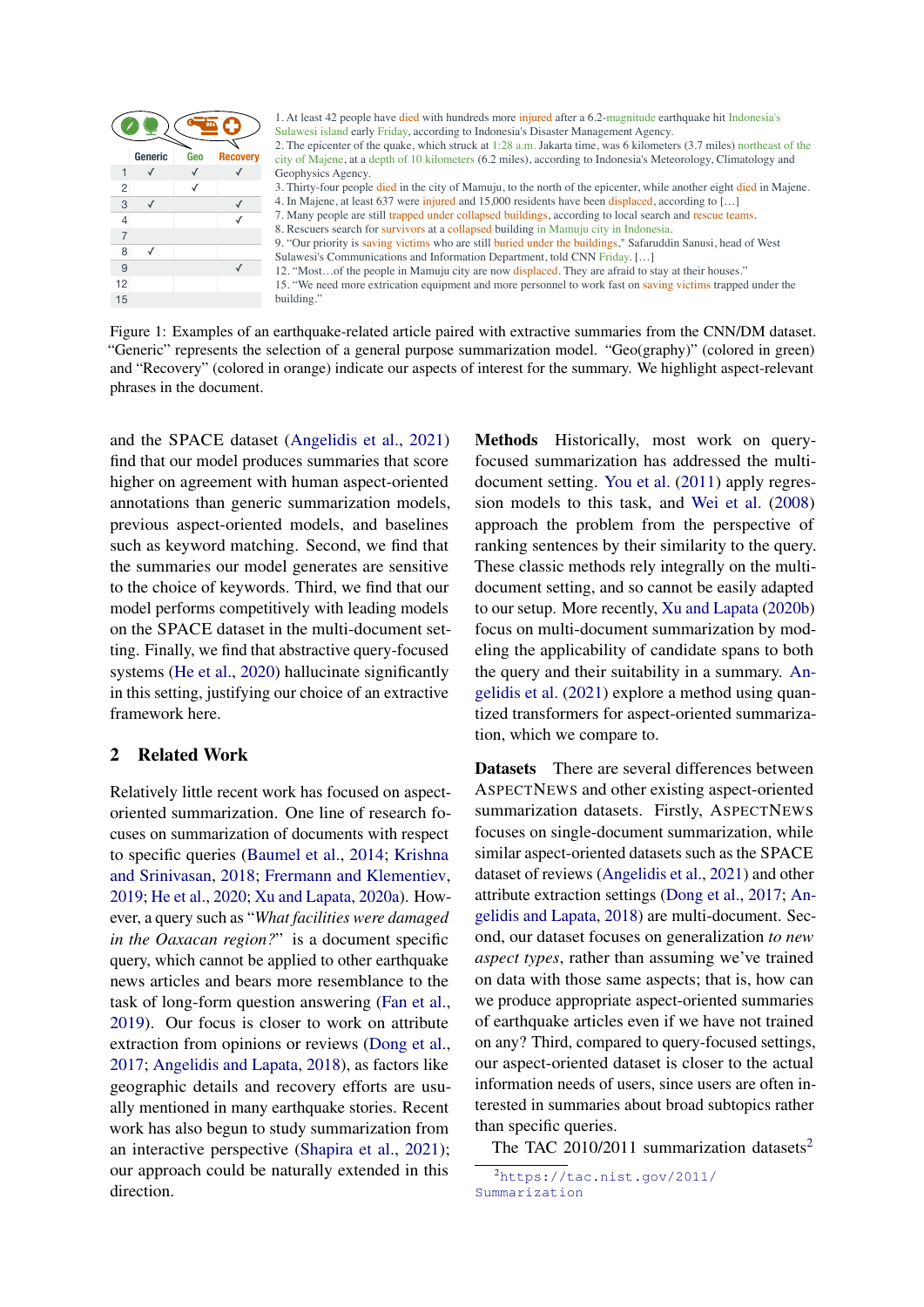<span id="page-2-1"></span>

| Domain                 | Aspect | Prompt                                                                                                                                                                                        | Keywords                                                                         |
|------------------------|--------|-----------------------------------------------------------------------------------------------------------------------------------------------------------------------------------------------|----------------------------------------------------------------------------------|
| Earthquake GEO<br>RECV |        | geography, region, or location<br>recovery and aid efforts (death toll and injuries, for- recovery, aid, survivor, injury, death<br>eign/domestic government assistance, impact on survivors) | region, location, country, geography, miles                                      |
| Fraud                  | PEN    | penalty or consequences for the fraudster, or for others<br>NATURE nature of the fraud: the amount of money taken, benefits<br>for the fraudster, and how the fraud worked                    | penalty, consequences, jailed, fined, court<br>amount, money, bank, stolen, time |

Table 1: Prompts and keywords used for each of our two domains: Earthquake and Fraud. These represent prominent topics that users might be interested in.

propose *guided summarization* tasks that involve similar aspects. However, each article cluster in TAC has a single, fixed set of aspects that don't differ substantially from what a generic summary should capture. The DUC 2005/2006 task [\(Dang,](#page-8-10) [2005\)](#page-8-10) does not have aspects but rather can accept a "granularity" level at which to produce the summary. [Christensen et al.](#page-8-11) [\(2014\)](#page-8-11) produce a hierarchy of relatively short summaries among multiple documents.

Other previous work [\(He et al.,](#page-8-4) [2020;](#page-8-4) [Xu and](#page-9-5) [Lapata,](#page-9-5) [2020a;](#page-9-5) [Tan et al.,](#page-9-10) [2020\)](#page-9-10) proposes constructing keyword sets for each individual document for training. [Krishna and Srinivasan](#page-8-6) [\(2018\)](#page-8-6); [Frermann](#page-8-2) [and Klementiev](#page-8-2) [\(2019\)](#page-8-2) condition on topic tokens referring to the topic tags in metadata. Compared to these other approaches, we focus more on evaluation of aspects, as opposed to a purely keywordand query-driven view.

### 3 Aspect-Oriented Data Collection

We begin by considering our target application: users who have specific information needs that they want to be satisfied. This consideration broadly falls under the category of purpose factors defined by [Jones](#page-8-12) [\(1998\)](#page-8-12) and should be accounted for in the summarization process.

Our data collection process involves the following steps: (1) Identifying clusters of articles in our target domains from a large corpus of news summaries. (2) Manually specifying multiple user intents per target domain, representing the *aspect* of the summarization process. (3) Crowdsourcing annotation of extractive summaries in these domains based on the user intents.

#### 3.1 Target Domains

We draw our datasets from the English-language CNN/Daily Mail summarization dataset [\(Hermann](#page-8-1) [et al.,](#page-8-1) [2015\)](#page-8-1). We manually identified two domains, *earthquakes* and *fraud*, based on inspecting clusters of articles in these domains. These two domains are ideal for two reasons. First, they contain a significant number of on-topic articles (over 200) after careful filtering. Second, the articles in these domains are reasonably homogeneous: each article would often feature at least broadly similar information about an event, making aspect-based summarization well-defined in these cases. $3$  Although not completely universal, most earthquake articles refer to some information about each of two aspects here: *geography* (GEO) and *recovery* (RECV). Figure [1](#page-1-1) shows an example of an earthquake-related article. Similarly, most fraud articles include information about the *penalty* (PEN) imposed for the fraud, and the *nature* (NATURE) of the fraud.

To retrieve our examples from these two domains, we first encode each article in CNN/DM corpus  $C$  with a text encoder  $E$ . We adopt the Universal Sentence Encoder [\(Cer et al.,](#page-8-13) [2018\)](#page-8-13) for its efficiency and robustness. We create an exemplar sentence for each domain to serve as the target to retrieve the most relevant content. We describe the choice of exemplar sentences in Section [A.2.](#page-11-0) We measure the similarity of each candidate article  $c$  and the exemplar sentence  $s$  as the average of the cosine similarity between each of the candidate article's sentences  $c_i$  and the exemplar,  $sim(c, s) = \frac{1}{n} \sum_{i=1}^{n} cos(E(c_i), E(s)).$ 

We found this procedure to be more robust than simple keyword matching for retrieving articles with coherent aspects; for example, keyword matching for "earthquakes" resulted in returning articles primarily about tsunamis due to the imbalanced data distribution.

<span id="page-2-0"></span><sup>&</sup>lt;sup>3</sup>By contrast, other domains like legislation were too heterogeneous: articles about passing a bill may focus on different aspects of a bill's journey, comments or quotes by elected officials, impact of the legislation, or other factors. We could not come up with a plausible unified information need for the sorts of articles available in this dataset, although our eventual system can be applied to such documents if given appropriate guidance.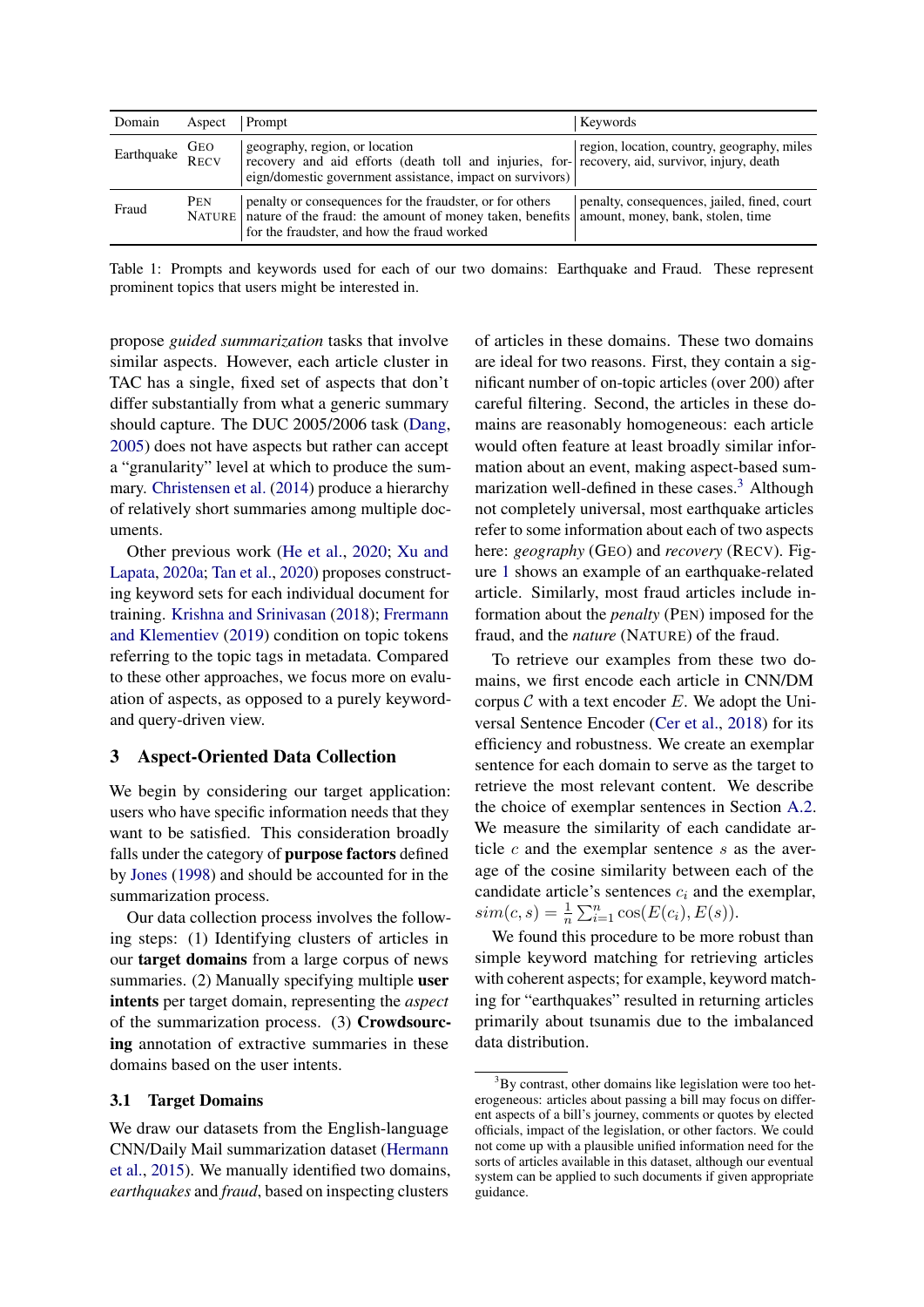#### 3.2 Specifying User Intents

With these two domains, we examine our dataset to derive aspects that simulate realistic information needs of users.

Table [1](#page-2-1) describes the domain, aspect, annotation prompt and keywords used for evaluation. For each domain, we establish two aspects. Each aspect must be well-represented in the corpus and easy to understand by both readers and annotators. The authors annotated these aspects based on inspection of the articles and brainstorming about user intents based on scenarios. For example, the *penalty* scenario was motivated by a real use case derived from the authors' colleagues investigating reporting of wrongdoing in news articles at scale, where summarization can be used to triage information.

#### 3.3 Crowdsourcing

Finally, to construct actual extractive summaries for evaluation in these domains, we presented the user intents to annotators on Amazon Mechanical Turk. An annotator is shown a description of intent from Table [1](#page-2-1) along with an article and is asked to identify a few sentences from the article that constitute a summary. They can rate each sentence on a scale from 0 to 3 to account for some sentences being more relevant than others. Their final summary, which they are shown to confirm before submitting, consists of all sentences rated with a score of at least 1. The exact prompt is shown in the Appendix.

Each article was truncated to 10 sentences for ease of annotation. This assumption was reasonable for the two domains we considered, and the truncation approach has been used in [See et al.](#page-9-0) [\(2017\)](#page-9-0) without much performance degradation. We found that annotators were unlikely to read a full length article due to the inherent lead bias in news articles, so this also helped simplify the task. In order to maintain a high quality of annotations, we discard annotations that do not have at least a single selected sentence in common with at least a single other annotator on that sample. In practice, this only discards a handful of isolated annotations.

#### 3.4 Data Analysis & Annotator Agreement

In Table [2,](#page-3-0) we show the basic statistics of the collected dataset. We show the distribution of the number of sentences agreed upon by the annotators in Table [3.](#page-3-1) We see that annotators somewhat agree in most cases, but relatively few sentences are uniformly agreed upon by all annotators. Our initial

<span id="page-3-0"></span>

|               | # articles | # sent | # words |
|---------------|------------|--------|---------|
| PEN           | 100        | 2.90   | 30.5    |
| <b>NATURE</b> | 100        | 2.79   | 29.9    |
| <b>GEO</b>    | 100        | 2.53   | 28.4    |
| <b>RECV</b>   | 100        | 2.76   | 27.0    |

Table 2: Statistics for the collected datasets. For each aspect we collect 100 articles and each article is annotated by 5 Turkers. #sent and #words are the average number of sentences selected and average number of words in each sentence.

<span id="page-3-1"></span>

| Agreement   1                              |  |  |  |
|--------------------------------------------|--|--|--|
| Freq $(\%)$   19.61 29.26 25.16 19.16 6.80 |  |  |  |

Table 3: Majority agreement distribution of 5 annotators on filtered collected data.

pilot studies also showed that annotators are often unsure where the cutoff is for information to be notable enough to include in a summary. We therefore view this disagreement as inherent to the task, and preserve these disagreements in evaluation rather than computing a consensus summary.

We also compare the overlap between aspectoriented annotation and generic extractive oracle derived from reference summaries from CNN/DM. In Table [4,](#page-4-0) the similarity and exact match $4$  between generic oracle summaries and the top 3 annotated sentences are fairly low, which means the annotated aspect driven summaries significantly differ from the standard extractive oracle.

## <span id="page-3-3"></span>4 Building an Aspect-Oriented System

Our aspect-oriented data collection works well to create labeled evaluation data, but it is difficult to scale to produce a large training set. Identifying suitable domains and specifying user intents requires significant human effort, and collecting real test cases at scale would require a more involved user study.

We build an aspect-oriented model without goldlabeled aspect-oriented training data. We do this by generating keywords for each article in CNN/DM, and training the model to learn the relationship between these keywords and a summary. Our system follows broadly similar principles to [He et al.](#page-8-4) [\(2020\)](#page-8-4), but in an extractive setting.

<span id="page-3-2"></span><sup>&</sup>lt;sup>4</sup>The number of annotated examples for each aspect is 100, so the EM is an integer.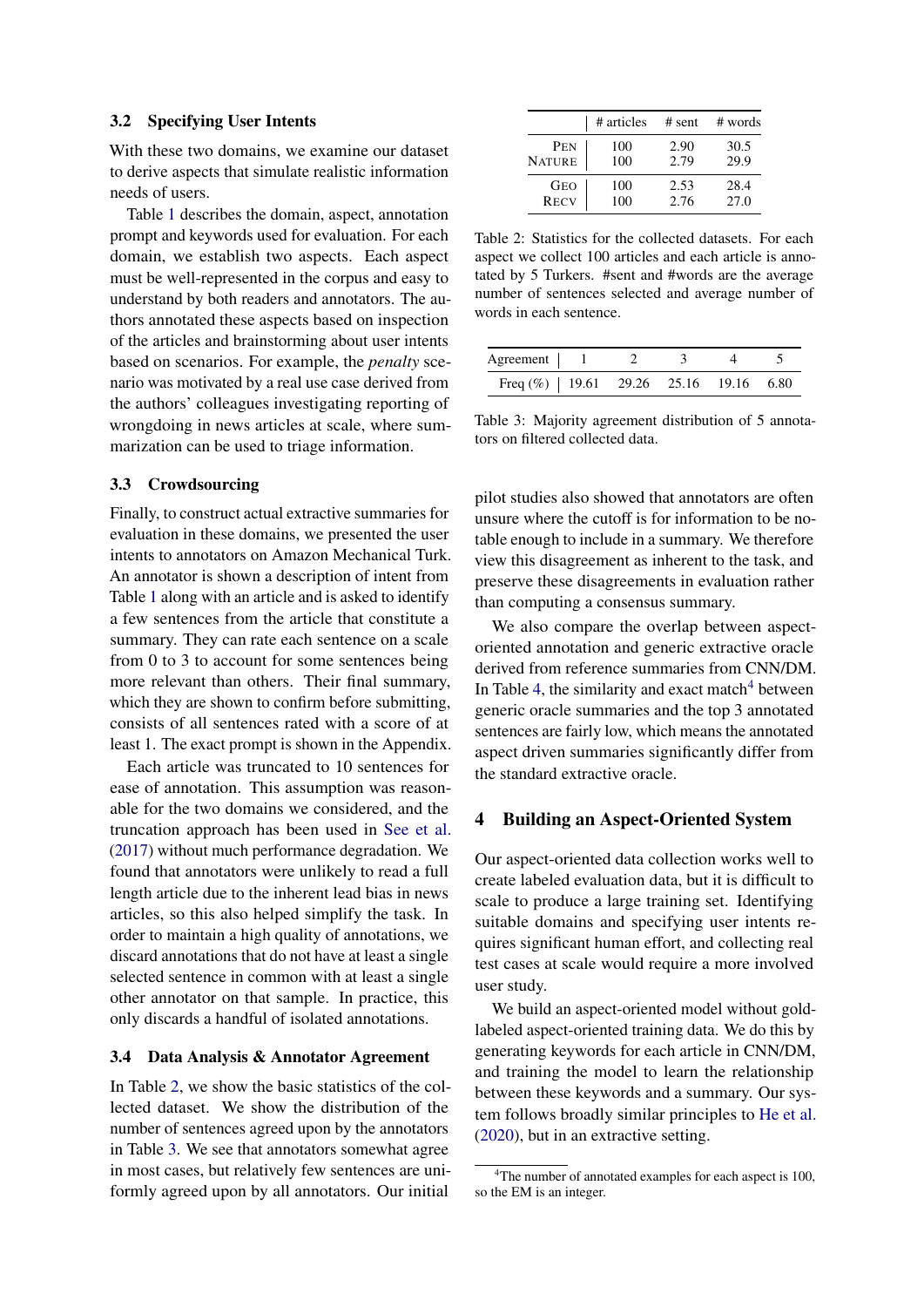<span id="page-4-0"></span>

| STDREF vs.    | Jaccard Sim. | $EM(\%)$ |
|---------------|--------------|----------|
| PEN           | 0.247        | 1.0      |
| <b>NATURE</b> | 0.249        | 2.0      |
| <b>GEO</b>    | 0.265        | 2.0      |
| <b>RECV</b>   | 0.201        | 1.0      |

Table 4: Comparison of annotation labels and the nonquery focused extractive oracle derived from reference summaries. We take the top-3 most common selected sentences from each aspect-oriented dataset and compute Jaccard similarity between the sets and the percentage of exact matches (EM).

2. The International Development Secretary challenged the basis of the £10-billion-a-year budget, which channels cash to countries such as Turkey, Iceland and Brazil.

- countries. 4. International Development Secretary Justine Greening today insisted aid money [...]
- 5. Miss Greening held talks with ministers from [...]

7. Miss Greening said: 'I don't think it's right that the EU still gives money to those countries higher up the [...]

9. Her intervention comes amid mounting concern about the EU aid budget, which [...] total aid budget. [...]

Keywords: countries, budget, development, 10-billion, Turkey

Table 5: An example article from CNN/DM and keywords extracted. These keywords indicate both highly specific concepts and broad topic, but a model trained on data with appropriate reference summaries can learn to leverage either specific *or generic* keywords in the summarization process.

#### 4.1 Keyword-controlled Data

We present a scheme to generate keywords for each document from the original dataset. CNN/DM consists of pairs  $(D, S)$  of a document D and associated summary S. We aim to augment these to form  $(D, K, S')$  triples with keywords K and a possibly modified summary  $S'$ . Our mixed augmentation technique requires training the model on **both**  $(D, S)$  and  $(D, K, S')$  for a given document. We now describe the steps to create this data.

Keyword Extraction For each document in CNN/DM, we calculate the most important tokens in that document according to their TF-IDF ranking with respect to the entire corpus. Of these tokens, we select the ones that are present in the reference summary. This process selects tokens that are more likely to be consequential in affecting the output summary.

Reference Summary Computation Since CNN/DM reference summaries are abstractive, we need to derive extractive oracle summaries for training; these consist of sentence-level binary decisions  $\mathbf{E} = E_1, \dots, E_m$  for each sentence. Traditionally, this is done by finding a set of sentences that maximize ROUGE-2 (R2) with respect to the reference:  $\operatorname{argmax}_{\mathbf{E}} R2(\mathbf{E}, S)$  [\(Gillick and Favre,](#page-8-14) [2009;](#page-8-14) [Nallapati et al.,](#page-9-11) [2017\)](#page-9-11). However, training the model to predict  $P(S_1, \ldots, S_m \mid D, k)$ , an extractive analogue of [He et al.](#page-8-4) [\(2020\)](#page-8-4), was insufficient for our extractive model to learn to be sensitive to keywords; it merely learned to return a good generic summary regardless of what keywords were given.

To instill stronger dependence on the keywords, we made two modifications to this process. First, we modified the reference summary by concatenating the keywords with the reference summary *before* computing the extractive oracle summary. This concatenation makes the oracle extraction more likely to select sentences containing the keywords, though modifying the reference summary requires maintaining a balance between the influence of keywords and of the original gold summary.

Second, we use BERTScore [\(Zhang et al.,](#page-10-1) [2020b,](#page-10-1) BS) rather than ROUGE-2 to identify sentences that closely match the reference summary. BERTScore turns out to boost the evaluation performance by a large margin, as shown in Table [12,](#page-11-1) so we use BERTScore for oracle extraction for all our experiments. One reason for this is that the ROUGE-2 summaries favor exact keyword matches in selecting sentences, so the trained model simply learned to keyword matching in extreme cases. Our final reference summary is therefore argmax $_{\mathbf{E}}BS(\mathbf{E}, S+nK)$ , where *n* is a hyperparameter we discuss next.

**Keyword Intensity** To compute  $n$ , we introduce another parameter  $r$  that controls the ratio of keyword tokens to original reference summary tokens. Higher values of  $r$  lead to extracting sentences in a manner more closely approximating keyword matching, but yielding poor standalone summaries. On the other hand, lower values of  $r$  may lead to generic summaries insensitive to the keywords. In practice, the number of times a keyword  $w$ is concatenated to the original summary  $S$  is defined as  $n = r \times \frac{len(S)}{\#(keywords)}$  where len(S) is  $len(S)$ the number of tokens in the original summaries and  $#$ (keywords) is the total number of keywords available. When  $r = 1$ , the concatenated keywords have the same length of the original summary.

Article: 1. Justine Greening has called for a major shake-up in the EU aid budget – as it emerged more than half the cash is squandered on relatively rich countries.

<sup>3.</sup> She is pressing for a major shift in policy to target resources at the poorest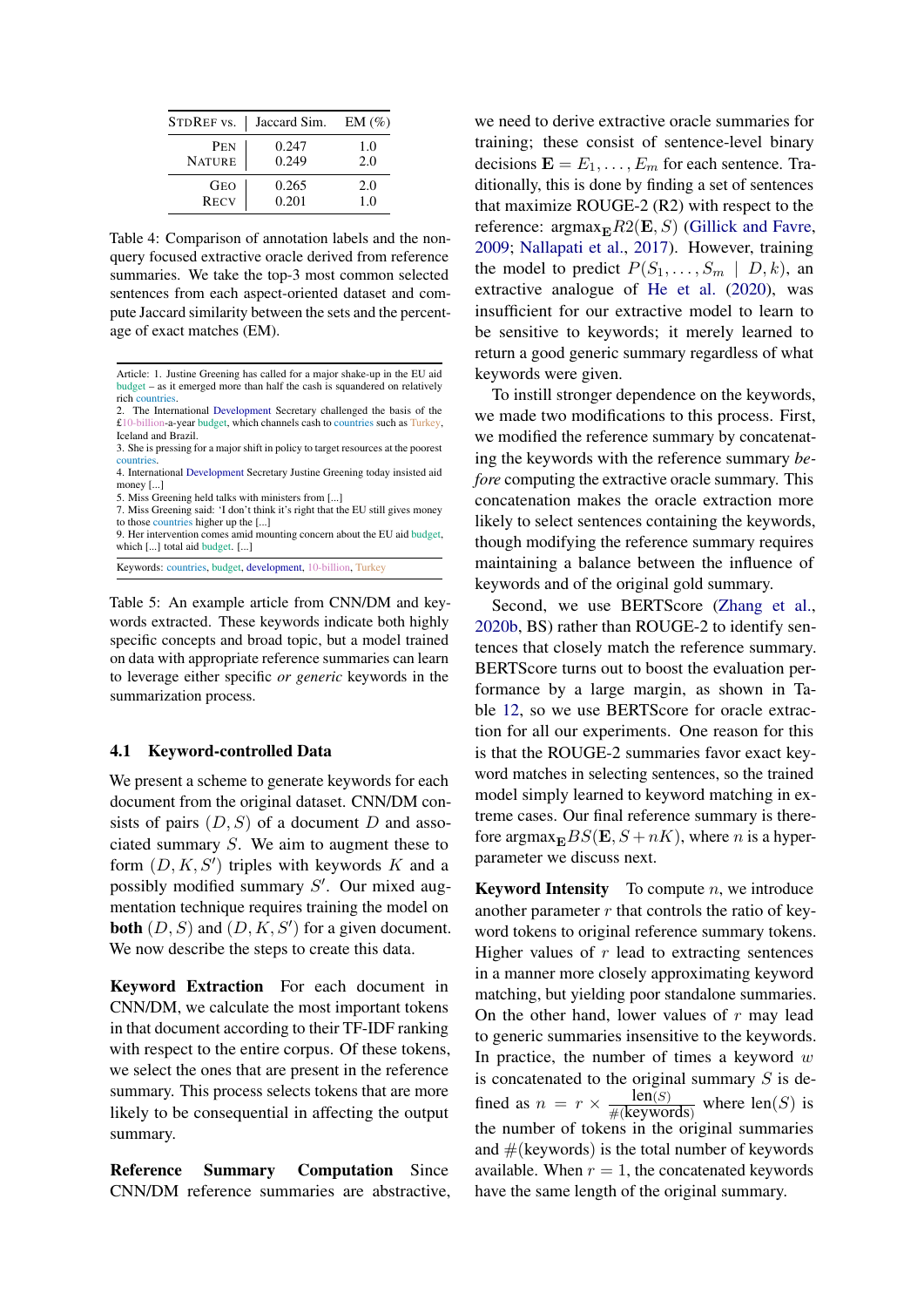Mixed Training We explore a variant of training where we include training data with multiple variants of each original document from the dataset. Each document in the original dataset is mapped to two training samples, (1) a document without keywords and an unmodified oracle extractive summary, (2) a document with keywords and an oracle extractive summary using our modification procedure.

## 4.2 Aspect-Oriented Model

Our model is trained to predict a summary  $S$  from a document-keywords pair  $(D, K)$ . Following BERT-SUM [\(Liu and Lapata,](#page-9-1) [2019\)](#page-9-1), we fine-tune BERT [\(Devlin et al.,](#page-8-15) [2019\)](#page-8-15) for extractive summarization using our modified CNN/Daily Mail dataset with keywords. During training, we prepend a special token followed by the keywords to the original document, and use the modified oracle extractive summary as the gold outputs. During inference, the keywords are user-defined. This scheme is similar to [He et al.](#page-8-4) [\(2020\)](#page-8-4), but differs in that it is extractive.

We refer to this model, trained on our BERTScore references with the mixed training scheme, as AOSUMM.

## 5 Experiments

We evaluate our model on the ASPECTNEWS dataset, comparing performance on aspect-oriented summarization to several baselines. We additionally experiment on the SPACE multi-document dataset [\(Angelidis et al.,](#page-8-3) [2021\)](#page-8-3) to provide a point of comparison on a prior dataset and show that our aspect-oriented method is competitive with other systems.

## 5.1 Metrics

On ASPECTNEWS, we evaluate our model against the annotations using using  $F_1$  score and ROUGE scores. It is impossible to achieve 100  $F_1$  on this task due to inherent disagreement between annotators. One downside of  $F_1$  is that the model may be penalized even when the predicted sentence is very similar to the annotation, for this reason we also calculate ROUGE-1, -2, and -L scores [\(Lin,](#page-9-12) [2004\)](#page-9-12). On the SPACE dataset, the gold summaries are abstractive, so we only calculate ROUGE scores.

#### 5.2 Baselines & Competitor Models

On the SPACE corpus, we primarily focus on comparisons to quantized transformer (QT) [\(Angelidis](#page-8-3)

[et al.,](#page-8-3) [2021\)](#page-8-3) and CTRLSUM [\(He et al.,](#page-8-4) [2020\)](#page-8-4). For the ASPECTNEWS dataset, we benchmark our system against several other models and baselines which we now describe.

Heuristic and QA Baselines KEYWORD takes the keywords described in Table [1](#page-2-1) and greedily finds the first occurrence of each keyword in the input document. STDREF stands for the extractive oracle given the original reference summaries from CNN/DM. QA uses an ELMo-BiDAF question answering model [\(Seo et al.,](#page-9-13) [2017;](#page-9-13) [Peters et al.,](#page-9-14) [2018\)](#page-9-14) to find answers to synthetic questions "*What is {keyword}?*" for each keyword in the article. We select the sentence where the selected span is located as a sentence to extract. Each of these three technique is an extractive baseline where top sentences are selected.

**Summarization Baselines** We also compare our AOSUMM model against text summarization models, and query-focused models from previous work (retrained or off-the-shelf). (i) BERTSUM is a bert-base-cased extractive summarization model fine-tuned on CNN/DM [\(Liu and Lapata,](#page-9-1) [2019\)](#page-9-1). (ii) BERT-FK shares the similar model architecture as BERTSUM but the training data comes from [Frermann and Klementiev](#page-8-2) [\(2019\)](#page-8-2). This data is constructed by interleaving several articles from the CNN/DM dataset together, extracting a coarse aspect from the original URL of one of the article, and setting the new gold summary to match that article. (iii) CTRLSUMis an off-the-shelf abstractive summarization model with the capability of conditioning on certain queries or prompts [\(He](#page-8-4) [et al.,](#page-8-4) [2020\)](#page-8-4). (iv) Our model AOSUMM is based on BERTSUM and trained with techniques described in Section [4.](#page-3-3)

#### 5.3 Results

ASPECTNEWS The experimental results on AS-PECTNEWS are shown in Table [6.](#page-6-0) We find that our model outperforms our baselines across  $F_1$ , ROUGE-1, ROUGE-2, and ROUGE-L scores. Significantly, our model generally outperforms keyword matching, demonstrating that semantic match information from training with the BERTScore oracle may be more useful than training with a ROUGE oracle in terms of reproducing annotators' judgments; recall that our model has not been trained on any ASPECTNEWS data and only on our synthetic data.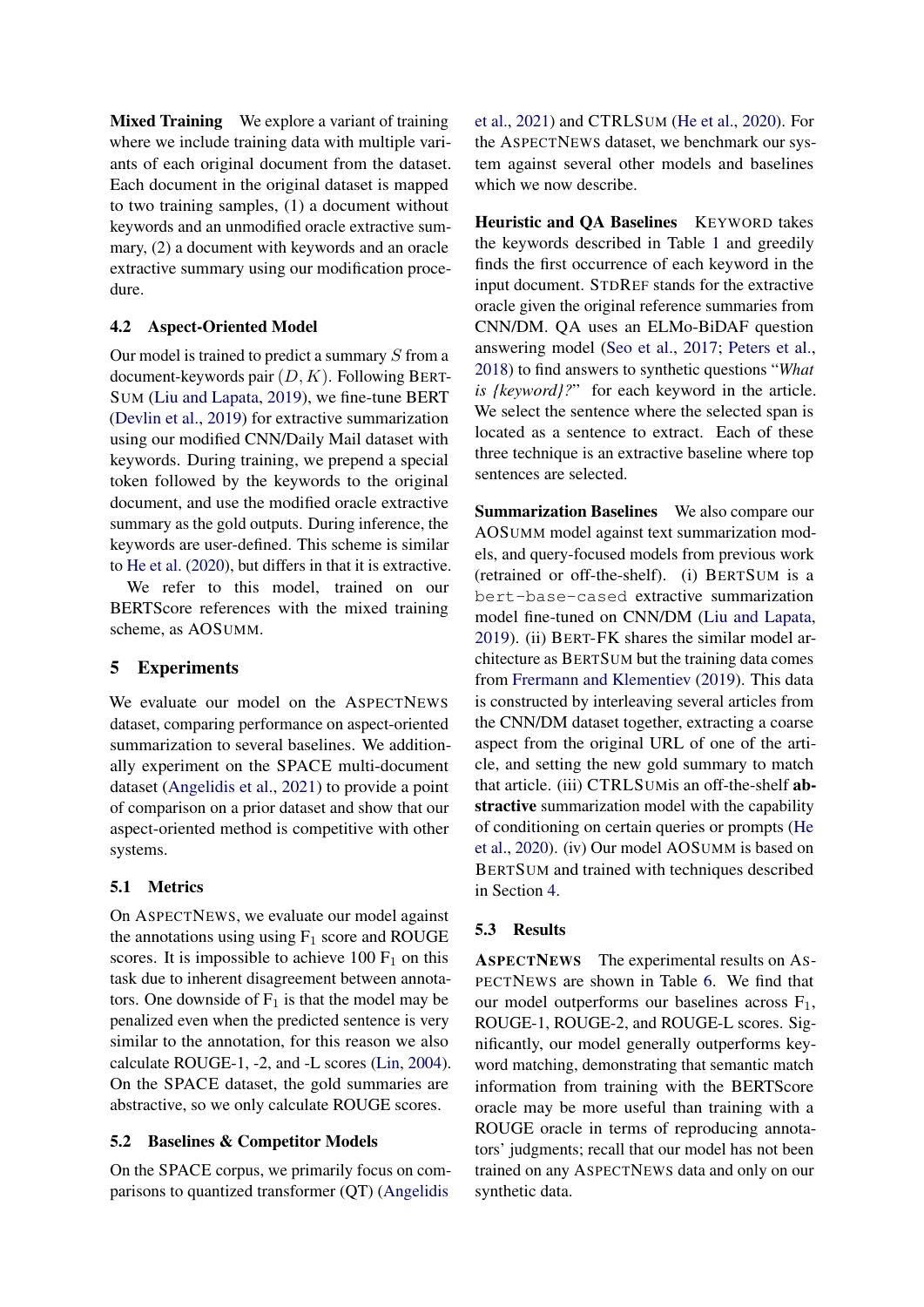<span id="page-6-0"></span>

| Model                                                                             | <b>PENANNOT</b> |                   |      |                | <b>NATUREANNOT</b> |           | <b>GEOANNOT</b> |                                                                       |      | <b>RECVANNOT</b> |      |       |                               |           |                |       |
|-----------------------------------------------------------------------------------|-----------------|-------------------|------|----------------|--------------------|-----------|-----------------|-----------------------------------------------------------------------|------|------------------|------|-------|-------------------------------|-----------|----------------|-------|
|                                                                                   |                 | $F_1$ R-1 R-2 R-L |      |                |                    |           |                 | $F_1$ R-1 R-2 R-L $F_1$ R-1 R-2 R-L $F_1$ R-1 R-2 R-L                 |      |                  |      |       |                               |           |                |       |
| <b>STDREE</b>                                                                     | 32.9            | 51.7              | 39.5 | 40.7           |                    | 33.5 53.0 | 41.3            | 42.O                                                                  | 34.9 | 51.9             | 41.3 |       | 42.1 28.2                     | 45.7      | 33.0 37.4      |       |
| KEYWORD                                                                           | 39.2            | -62.0             | 50.6 | 47.1           | 38.3               | 58.7      | 46.6            | 45.0                                                                  | 50.9 | 67.9             | 59.9 | 53.7  |                               | 32.8 53.3 | 41.6           | 439   |
|                                                                                   | OA 30.7         | 46.9              |      | 36.8 37.7      |                    |           |                 | 26.5 39.1 28.8 32.2 52.4 63.0 58.9 56.8 32.9                          |      |                  |      |       |                               |           | 46.6 36.5 38.5 |       |
| <b>BERTSUM</b>                                                                    | 40.1            | -60.1             |      |                |                    |           |                 | 47.8 46.5 41.6 63.5 51.7 49.4 46.4 65.4 56.4 51.4 37.3 55.8 44.8 44.6 |      |                  |      |       |                               |           |                |       |
| <b>BERT-FK 24.5 43.9</b>                                                          |                 |                   |      | 28.9 33.2 21.0 |                    |           | 40.8 23.4       | 28.3 23.9                                                             |      | 42.4             |      |       | 30.3 32.9 21.4 35.4 21.3 26.9 |           |                |       |
| CTRL SUM                                                                          | N/A             | 47.8              | 30.2 |                | 33.0 N/A           | 51.7      |                 | 35.3 35.4 N/A 21.6                                                    |      |                  | 8.0  | -19.6 | N/A                           | 32.3      | 11.6           | 192   |
| AOSUMM 44.8 64.2 54.1 51.6 45.2 64.4 53.9 48.0 49.9 69.1 61.2 54.2 39.6 59.5 49.1 |                 |                   |      |                |                    |           |                 |                                                                       |      |                  |      |       |                               |           |                | -46.7 |
| $Max$ 60.3                                                                        |                 |                   |      |                | 61.5               |           |                 |                                                                       | 70.2 |                  |      |       | 61.4                          |           |                |       |

Table 6: Performance comparison of our model (AOSUMM) versus baselines on the ASPECTNEWS dataset in both the earthquakes and fraud domains, using our geography (GEOANNOT) and recovery (RECVANNOT) aspects for the former and penalty (PENANNOT), and nature (NATUREANNOT) aspects for the latter. The last row displays the maximum possible  $F_1$  score due to the disagreement of annotation.

<span id="page-6-1"></span>

|                                        | Service              | ocation              | Food                 | Building             | <b>I</b> eanliness   | Rooms                |
|----------------------------------------|----------------------|----------------------|----------------------|----------------------|----------------------|----------------------|
| <b>BERTSUM</b><br><b>CTRLSUM</b><br>QT | 12.4<br>20.1<br>26.0 | 16.7<br>18.6<br>23.6 | 13.0<br>17.4<br>17.7 | 15.6<br>18.9<br>16.0 | 13.8<br>23.3<br>25.1 | 12.5<br>19.7<br>21.6 |
| <b>AOSUMM</b>                          | 26.9                 | 20.3                 | 17.4                 | 16.4                 | 22.8                 | 21.6                 |

Table 7: ROUGE-L scores on the SPACE dataset of our model, AOSUMM, versus BERTSUM, CTRLSUM, and quantized transformer (QT). Despite being an extractive model, our approach is competitive with strong query-focused or aspect-based models.

We note that our model's performance falls behind keyword matching some baselines in the geography aspect; this may be because the aspect is relatively homogeneous and can be easily approximated by keyword matching.

SPACE The results on all the aspects of the SPACE dataset are shown in Table [7.](#page-6-1) All of the aspect-oriented models exceed the performance of the generic summaries produced by BERTSUM. We also find that our model performs competitively with the quantized transformer (QT) [\(An](#page-8-3)[gelidis et al.,](#page-8-3) [2021\)](#page-8-3) and CTRLSUM [\(He et al.,](#page-8-4) [2020\)](#page-8-4) methods in this dataset. This is a surprising result: the AOSUMM model is trained *only* with out-of-domain synthetic data, without access to the aspects prior to keywords specified at test time. Additionally, this is an *abstractive* task that we are applying an *extractive* model to.

#### 5.4 Ablations and Analysis

Keyword Sensitivity We evaluate the sensitivity of the model to different keywords. There is

<span id="page-6-3"></span>

|                                                                                                                          |  |  | $KW \rvert F_1$ R-1 R-2 R-L $\rvert F_1$ R-1 R-2 R-L |  |  |
|--------------------------------------------------------------------------------------------------------------------------|--|--|------------------------------------------------------|--|--|
|                                                                                                                          |  |  |                                                      |  |  |
|                                                                                                                          |  |  |                                                      |  |  |
| PENANNOT PENANNOT PENANNOT PEN<br>44.8 64.2 54.1 51.6 41.8 60.8 49.5 46.5 NATURE 44.3 65.5 56.0 51.3 45.2 64.4 53.9 48.0 |  |  |                                                      |  |  |
|                                                                                                                          |  |  |                                                      |  |  |
|                                                                                                                          |  |  |                                                      |  |  |
| GEO 49.9 69.1 61.2 54.2 8.0 56.2 45.3 46.2<br>RECV 42.8 60.4 49.7 47.8 39.6 59.5 49.1 46.7                               |  |  |                                                      |  |  |

Table 8: Keyword sensitivity analysis broken down by domain of ASPECTNEWS.

<span id="page-6-2"></span>

|                    | Jaccard Sim. EM $(\%)$ |      |
|--------------------|------------------------|------|
| PENKW vs. NATUREKW | 0.657                  | 21.0 |
| GEOKW vs. RECVKW   | 0.559                  | 22.0 |

Table 9: Difference in AOSUMM outputs with different keywords. We compute Jaccard similarity between the sets and the and percentage of Exact Matches (EM).

some overlap between the summaries returned by different keyword sets, as shown by the Jaccard similarity: some sentences may fit under both GEO and RECV, or both PEN and NATURE. Table [9](#page-6-2) shows statistics of this, with the Fraud keyword sets yielding more similar summaries than those in Earthquake. We also confirm that using the keywords "matched" to our setting outperforms using other sets of keywords in that domain (Table [8\)](#page-6-3) suggesting that our model is picking summaries in a keyword-driven fashion.

Keyword Intensity We can vary the parameter k controlling the number of times we append the keywords to the reference summary in order to generate the oracle extractive summary. We experiment with different level of intensity and show the result in Table [10.](#page-7-0) For most cases,  $r = 1$  works well among all the datasets.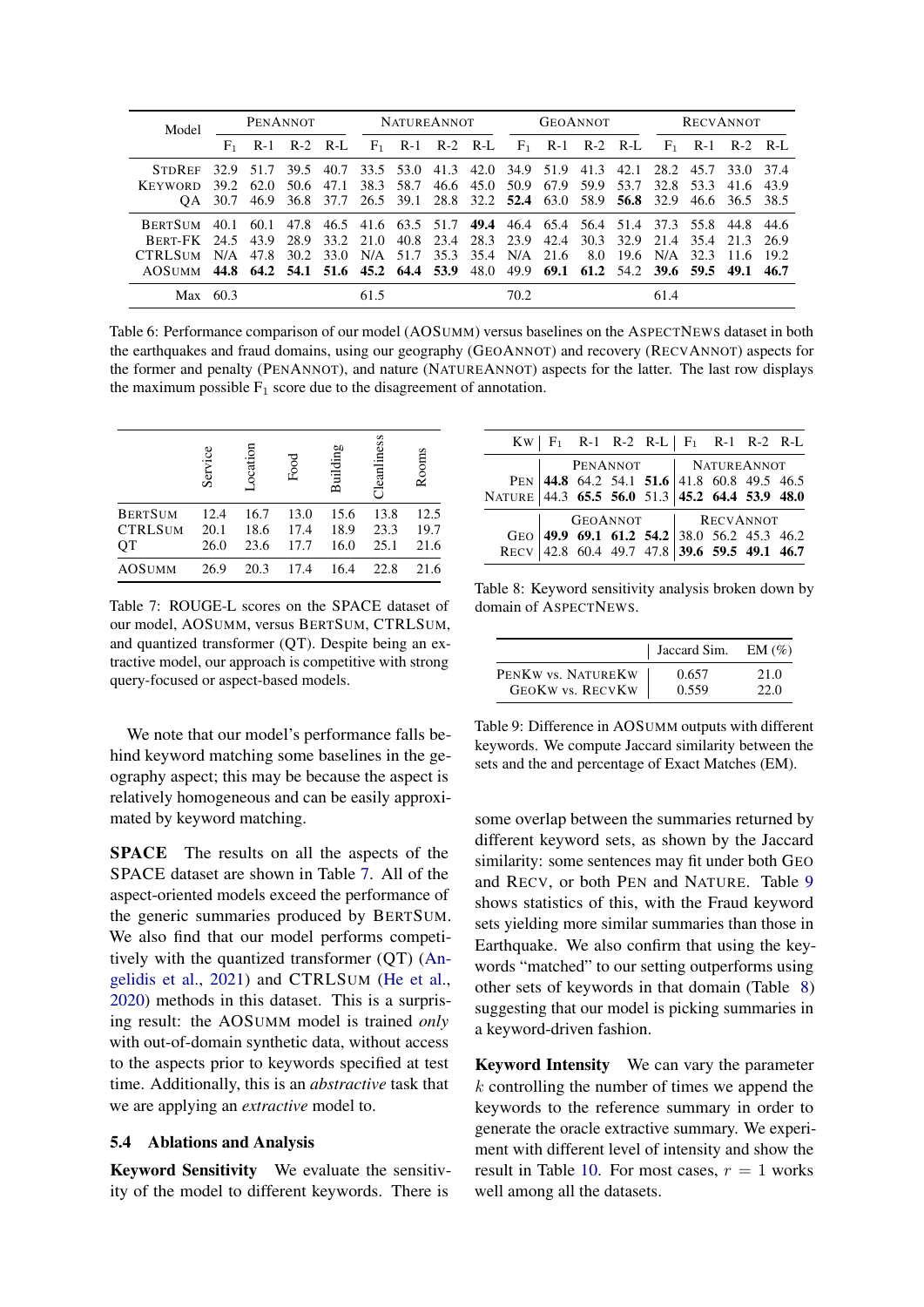<span id="page-7-0"></span>

|                                             |                  |                      |                      | GEO RECV PEN NATURE  |
|---------------------------------------------|------------------|----------------------|----------------------|----------------------|
| $r = 0.5$ 48.4<br>$r = 1.0$ 49.9<br>$r=2.0$ | $\frac{1}{49.0}$ | 40.0<br>39.6<br>39.4 | 41.9<br>44.8<br>41.9 | 42.7<br>45.2<br>42.0 |

Table 10: Comparison of various levels of keyword intensity. We experiment with different level of keyword intensity for different oracle and train our AOSUMM model on these setting. We show the  $F_1$  of model's prediction and human annotation. The larger the  $r$ , the more keywords will be concatenated.

## 6 Qualitative Evaluation & Comparison

Extractive vs. Abstractive Comparison It is difficult to directly compare the quality of summaries produced by an extractive model to those produced by an abstractive model. Abstractive models do not extract individual sentences from a summary so direct  $F_1$  evaluations cannot be compared in the manner of Table [6.](#page-6-0) ROUGE scores are a misleading comparison given that an extractive model will be better matched to our extractive ground truths. Therefore, we perform a qualitative analysis to determine the models' relative responsiveness to keywords and relative advantages and disadvantages.<sup>[5](#page-7-1)</sup>

Keyword Sensitivity Comparison Although both CTRLSUM and AOSUMM are sensitive to the choice of keywords and alter their summary in response to different keywords, CTRLSUM often either hallucinates false information [\(Maynez et al.,](#page-9-15) [2020\)](#page-9-15) or simply rewords the prompt in the generated summary. We found that just under the GEO keywords in the earthquakes domain, out of 100 sample articles the bigram "not known" appears 27 times in relation to describing the location of the earthquake and "not immediately known" appears another 24 times. The CTRLSUM model frequently rephrases the prompt rather than synthesizing information in the document related to the keywords into a cogent summary.

Comparison of Factuality of Output Table [11](#page-7-2) shows one example of CTRLSUM hallucination in the GEO case. Here, the model also rewords the prompt and inserts it into the summary without

<span id="page-7-2"></span>

| Sel              | Article                                                                                                                                                                                                                                                                                                                                                                                                                                            |
|------------------|----------------------------------------------------------------------------------------------------------------------------------------------------------------------------------------------------------------------------------------------------------------------------------------------------------------------------------------------------------------------------------------------------------------------------------------------------|
| G                | $(CNN) - A 7.2$ -magnitude earthquake has struck south of the Mar-<br>iana Islands, according to the U.S. Geological Survey.<br>The Mariana Islands – an archipelago in the western Pacific                                                                                                                                                                                                                                                        |
|                  | Ocean – are made up of two U.S. territories, Guam and the Com-<br>monwealth of the Northern Mariana Islands.                                                                                                                                                                                                                                                                                                                                       |
|                  | The islands sit about three-quarters of the way from Hawaii to the<br>Philippines.                                                                                                                                                                                                                                                                                                                                                                 |
| $\boldsymbol{R}$ | The Pacific Tsunami Warning Center did not issue a tsunami<br>warning after the quake, which struck at 7:19 a.m. Saturday (5:19                                                                                                                                                                                                                                                                                                                    |
| $\boldsymbol{R}$ | p.m. ET Friday).<br>"We wouldn't expect any kind of significant tsunami for this<br>event," said the center's director, Charles McCreery, noting that                                                                                                                                                                                                                                                                                              |
| $\boldsymbol{R}$ | the quake's magnitude was relatively low to provoke one.<br>There were no immediate reports of casualties or damage, emer-<br>gency management officials said.                                                                                                                                                                                                                                                                                     |
| G                | The quake struck about 375 kilometers (233 miles) west-<br>southwest of Hagatna, Guam, and 445 kilometers (276 miles)<br>west-southwest of Rota, Northern Mariana Islands.                                                                                                                                                                                                                                                                         |
|                  | <b>CTRLSUM GEO</b><br>NEW: The location of the quake is in the province of Yucatán. NEW:<br>There are no immediate reports of casualties or damage. The quake is<br>centered about 375 kilometers (233 miles) west-southwest of Hagatna,<br>Guam. The U.S. Geological Survey says it was a 7.2-magnitude quake.<br>The earthquake is centered in the Yucatan province of Mexico. The<br>country's geography is similar to that of the U.N. region. |
|                  | <b>CTRLSUM RECV</b><br>NEW: The death toll from the quake is not immediately known. The<br>U.S. Geological Survey reports a 7.2-magnitude quake. The Mariana Is-<br>lands sit about three-quarters of the way from Hawaii to the Philippines.<br>"There is a survivor. There is an injury. There will be an aid.recovery.<br>process," the U.N. secretary-general says. The quake is centered about                                                |

Table 11: An example article from the earthquakes domain, along with summaries selected by AOSUMM (denoted as *G* and *R*) and CTRLSUM with GEO and RECV keyword.

adding new information. Although such behavior may possibly perform well on automated metrics, it does not serve the purpose of query-focused summarization.

Extractive summaries Table [11](#page-7-2) shows that our model is able to successfully extract relevant parts of the document for our aspects under consideration. There are some features which may make these summaries hard to process in isolation, such as the quake in the first *R* sentence; our method could be extended with prior techniques to account for anaphora resolution [\(Durrett et al.,](#page-8-16) [2016\)](#page-8-16).

#### 7 Conclusion

In this paper, we present a new dataset for aspectoriented summarization of news articles called AS-PECTNEWS. Unlike query-focused summarization datasets which are often driven by document specific facts or knowledge, this aspect-oriented task is designed to mimic common user intents in domain-specific settings. We present a keywordcontrollable system trained on synthetic data and show that it can perform well on ASPECTNEWS without training on the target domains, performing

<span id="page-7-1"></span><sup>&</sup>lt;sup>5</sup>Note that for the abstractive SPACE dataset we considered here, we found that the performance difference between our model and abstractive models is small. Our investigation found that, at least on this dataset, abstractive models are engaging in heavy copying of the source text, suggesting that extractive models may be almost as well suited for this task as abstractive models.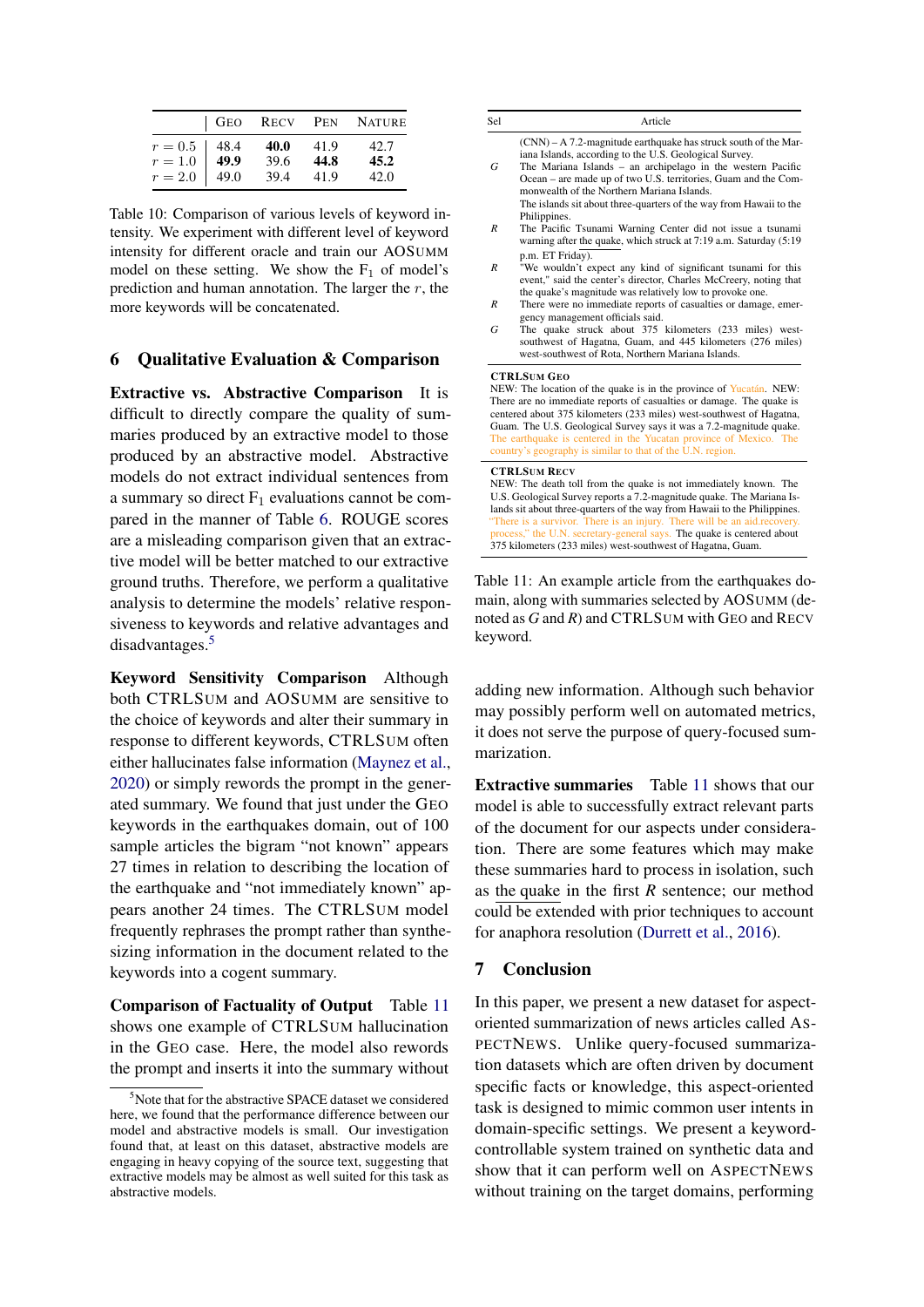better than a range of strong baseline methods.

## Acknowledgments

This work was chiefly supported by funding from Walmart Labs and partially supported by NSF Grant IIS-1814522, a gift from Amazon, and a gift from Salesforce Inc. Opinions expressed in this paper do not necessarily reflect the views of these sponsors. Thanks to Ido Dagan for helpful discussion and suggestions about this paper, as well to the anonymous reviewers for their thoughtful comments.

#### References

- <span id="page-8-3"></span>Stefanos Angelidis, Reinald Kim Amplayo, Yoshihiko Suhara, Xiaolan Wang, and Mirella Lapata. 2021. Extractive opinion summarization in quantized transformer spaces. *Transactions of the Association for Computational Linguistics (TACL)*, 9:277–293.
- <span id="page-8-9"></span>Stefanos Angelidis and Mirella Lapata. 2018. [Sum](https://doi.org/10.18653/v1/D18-1403)[marizing opinions: Aspect extraction meets senti](https://doi.org/10.18653/v1/D18-1403)[ment prediction and they are both weakly super](https://doi.org/10.18653/v1/D18-1403)[vised.](https://doi.org/10.18653/v1/D18-1403) In *Proceedings of the 2018 Conference on Empirical Methods in Natural Language Processing*, pages 3675–3686, Brussels, Belgium. Association for Computational Linguistics.
- <span id="page-8-5"></span>Tal Baumel, Raphael Cohen, and Michael Elhadad. 2014. [Query-chain focused summarization.](https://doi.org/10.3115/v1/P14-1086) In *Proceedings of the 52nd Annual Meeting of the Association for Computational Linguistics (Volume 1: Long Papers)*, pages 913–922, Baltimore, Maryland. Association for Computational Linguistics.
- <span id="page-8-13"></span>Daniel Matthew Cer, Yinfei Yang, Sheng yi Kong, Nan Hua, Nicole Limtiaco, Rhomni St. John, Noah Constant, Mario Guajardo-Cespedes, Steve Yuan, C. Tar, Yun-Hsuan Sung, B. Strope, and R. Kurzweil. 2018. Universal sentence encoder. *arXiv preprint arXiv:1803.11175*.
- <span id="page-8-11"></span>Janara Christensen, Stephen Soderland, Gagan Bansal, and Mausam. 2014. [Hierarchical summarization:](https://doi.org/10.3115/v1/P14-1085) [Scaling up multi-document summarization.](https://doi.org/10.3115/v1/P14-1085) In *Proceedings of the 52nd Annual Meeting of the Association for Computational Linguistics (Volume 1: Long Papers)*, pages 902–912, Baltimore, Maryland. Association for Computational Linguistics.

<span id="page-8-10"></span>Hoa Trang Dang. 2005. Overview of duc 2005.

<span id="page-8-15"></span>Jacob Devlin, Ming-Wei Chang, Kenton Lee, and Kristina Toutanova. 2019. BERT: Pre-training of Deep Bidirectional Transformers for Language Understanding. In *Proceedings of the 2019 Conference of the North American Chapter of the Association for Computational Linguistics: Human Language Technologies, Volume 1 (Long and Short Papers)*, pages 4171–4186.

- <span id="page-8-8"></span>Li Dong, Shaohan Huang, Furu Wei, Mirella Lapata, Ming Zhou, and Ke Xu. 2017. [Learning to generate](https://www.aclweb.org/anthology/E17-1059) [product reviews from attributes.](https://www.aclweb.org/anthology/E17-1059) In *Proceedings of the 15th Conference of the European Chapter of the Association for Computational Linguistics: Volume 1, Long Papers*, pages 623–632, Valencia, Spain. Association for Computational Linguistics.
- <span id="page-8-16"></span>Greg Durrett, Taylor Berg-Kirkpatrick, and Dan Klein. 2016. [Learning-based single-document summariza](https://doi.org/10.18653/v1/P16-1188)[tion with compression and anaphoricity constraints.](https://doi.org/10.18653/v1/P16-1188) In *Proceedings of the 54th Annual Meeting of the Association for Computational Linguistics (Volume 1: Long Papers)*, pages 1998–2008, Berlin, Germany. Association for Computational Linguistics.
- <span id="page-8-7"></span>Angela Fan, Yacine Jernite, Ethan Perez, David Grangier, Jason Weston, and Michael Auli. 2019. [ELI5:](https://doi.org/10.18653/v1/P19-1346) [Long form question answering.](https://doi.org/10.18653/v1/P19-1346) In *Proceedings of the 57th Annual Meeting of the Association for Computational Linguistics*, pages 3558–3567, Florence, Italy. Association for Computational Linguistics.
- <span id="page-8-2"></span>Lea Frermann and Alexandre Klementiev. 2019. [In](https://doi.org/10.18653/v1/P19-1630)[ducing document structure for aspect-based summa](https://doi.org/10.18653/v1/P19-1630)[rization.](https://doi.org/10.18653/v1/P19-1630) In *Proceedings of the 57th Annual Meeting of the Association for Computational Linguistics*, pages 6263–6273, Florence, Italy. Association for Computational Linguistics.
- <span id="page-8-14"></span>Dan Gillick and Benoit Favre. 2009. [A scalable global](https://www.aclweb.org/anthology/W09-1802) [model for summarization.](https://www.aclweb.org/anthology/W09-1802) In *Proceedings of the Workshop on Integer Linear Programming for Natural Language Processing*, pages 10–18, Boulder, Colorado. Association for Computational Linguistics.
- <span id="page-8-4"></span>Junxian He, Wojciech Kryściński, Bryan McCann, Nazneen Rajani, and Caiming Xiong. 2020. Ctrlsum: Towards generic controllable text summarization. *arXiv preprint arXiv:2012.04281*.
- <span id="page-8-1"></span>Karl Moritz Hermann, Tomás Kočiský, Edward Grefenstette, Lasse Espeholt, Will Kay, Mustafa Suleyman, and Phil Blunsom. 2015. Teaching Machines to Read and Comprehend. In *Proceedings of the Conference on Neural Information Processing Systems (NeurIPS)*.
- <span id="page-8-12"></span>Karen Sparck Jones. 1998. Automatic summarising: Factors and directions. In *Advances in Automatic Text Summarization*, pages 1–12. MIT Press.
- <span id="page-8-6"></span>Kundan Krishna and Balaji Vasan Srinivasan. 2018. [Generating topic-oriented summaries using neural](https://doi.org/10.18653/v1/N18-1153) [attention.](https://doi.org/10.18653/v1/N18-1153) In *Proceedings of the 2018 Conference of the North American Chapter of the Association for Computational Linguistics: Human Language Technologies, Volume 1 (Long Papers)*, pages 1697– 1705, New Orleans, Louisiana. Association for Computational Linguistics.
- <span id="page-8-0"></span>Mike Lewis, Yinhan Liu, Naman Goyal, Marjan Ghazvininejad, Abdelrahman Mohamed, Omer Levy, Veselin Stoyanov, and Luke Zettlemoyer.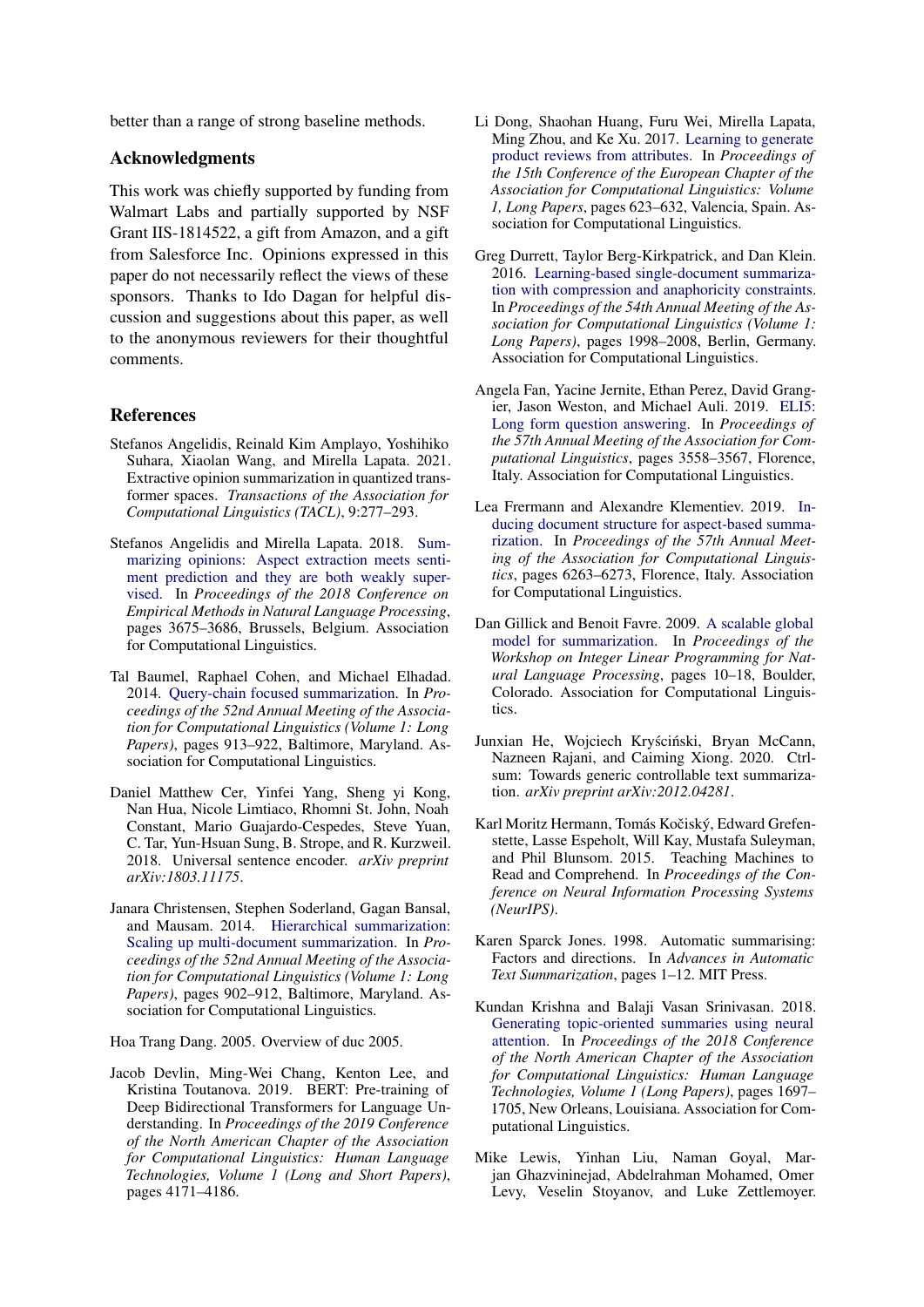2020. [BART: Denoising sequence-to-sequence pre](https://doi.org/10.18653/v1/2020.acl-main.703)[training for natural language generation, translation,](https://doi.org/10.18653/v1/2020.acl-main.703) [and comprehension.](https://doi.org/10.18653/v1/2020.acl-main.703) In *Proceedings of the 58th Annual Meeting of the Association for Computational Linguistics*, pages 7871–7880, Online. Association for Computational Linguistics.

- <span id="page-9-12"></span>Chin-Yew Lin. 2004. [ROUGE: A package for auto](https://www.aclweb.org/anthology/W04-1013)[matic evaluation of summaries.](https://www.aclweb.org/anthology/W04-1013) In *Text Summarization Branches Out*, pages 74–81, Barcelona, Spain. Association for Computational Linguistics.
- <span id="page-9-1"></span>Yang Liu and Mirella Lapata. 2019. [Text summariza](https://doi.org/10.18653/v1/D19-1387)[tion with pretrained encoders.](https://doi.org/10.18653/v1/D19-1387) In *Proceedings of the 2019 Conference on Empirical Methods in Natural Language Processing and the 9th International Joint Conference on Natural Language Processing (EMNLP-IJCNLP)*, pages 3730–3740, Hong Kong, China. Association for Computational Linguistics.
- <span id="page-9-15"></span>Joshua Maynez, Shashi Narayan, Bernd Bohnet, and Ryan Thomas Mcdonald. 2020. On faithfulness and factuality in abstractive summarization. In *Proceedings of The 58th Annual Meeting of the Association for Computational Linguistics (ACL)*.
- <span id="page-9-11"></span>Ramesh Nallapati, Feifei Zhai, and Bowen Zhou. 2017. SummaRuNNer: A Recurrent Neural Network based Sequence Model for Extractive Summarization of Documents. In *Proceedings of the AAAI Conference on Artificial Intelligence (AAAI)*.
- <span id="page-9-2"></span>Shashi Narayan, Shay B. Cohen, and Mirella Lapata. 2018. Don't give me the details, just the summary! Topic-aware convolutional neural networks for extreme summarization. In *Proceedings of the 2018 Conference on Empirical Methods in Natural Language Processing*, Brussels, Belgium.
- <span id="page-9-14"></span>Matthew Peters, Mark Neumann, Mohit Iyyer, Matt Gardner, Christopher Clark, Kenton Lee, and Luke Zettlemoyer. 2018. [Deep contextualized word rep](https://doi.org/10.18653/v1/N18-1202)[resentations.](https://doi.org/10.18653/v1/N18-1202) In *Proceedings of the 2018 Conference of the North American Chapter of the Association for Computational Linguistics: Human Language Technologies, Volume 1 (Long Papers)*, pages 2227–2237, New Orleans, Louisiana. Association for Computational Linguistics.
- <span id="page-9-0"></span>Abigail See, Peter J. Liu, and Christopher D. Manning. 2017. [Get to the point: Summarization with pointer](https://doi.org/10.18653/v1/P17-1099)[generator networks.](https://doi.org/10.18653/v1/P17-1099) In *Proceedings of the 55th Annual Meeting of the Association for Computational Linguistics (Volume 1: Long Papers)*, pages 1073– 1083, Vancouver, Canada. Association for Computational Linguistics.
- <span id="page-9-13"></span>Minjoon Seo, Aniruddha Kembhavi, Ali Farhadi, and Hannaneh Hajishirzi. 2017. Bidirectional attention flow for machine comprehension. In *Proceedings of the International Conference on Machine Learning (ICML)*.
- <span id="page-9-6"></span>Ori Shapira, Ramakanth Pasunuru, Hadar Ronen, Mohit Bansal, Yael Amsterdamer, and Ido Dagan. 2021.

[Extending multi-document summarization evalua](https://doi.org/10.18653/v1/2021.naacl-main.54)[tion to the interactive setting.](https://doi.org/10.18653/v1/2021.naacl-main.54) In *Proceedings of the 2021 Conference of the North American Chapter of the Association for Computational Linguistics: Human Language Technologies*, pages 657–677, Online. Association for Computational Linguistics.

- <span id="page-9-10"></span>Bowen Tan, Lianhui Qin, Eric Xing, and Zhiting Hu. 2020. [Summarizing text on any aspects: A](https://doi.org/10.18653/v1/2020.emnlp-main.510) [knowledge-informed weakly-supervised approach.](https://doi.org/10.18653/v1/2020.emnlp-main.510) In *Proceedings of the 2020 Conference on Empirical Methods in Natural Language Processing (EMNLP)*, pages 6301–6309, Online. Association for Computational Linguistics.
- <span id="page-9-3"></span>Ivan Titov and Ryan McDonald. 2008. [A joint model](https://www.aclweb.org/anthology/P08-1036) [of text and aspect ratings for sentiment summariza](https://www.aclweb.org/anthology/P08-1036)[tion.](https://www.aclweb.org/anthology/P08-1036) In *Proceedings of ACL-08: HLT*, pages 308– 316, Columbus, Ohio. Association for Computational Linguistics.
- <span id="page-9-17"></span>Ashish Vaswani, Noam Shazeer, Niki Parmar, Jakob Uszkoreit, Llion Jones, Aidan N. Gomez, Łukasz Kaiser, and Illia Polosukhin. 2017. Attention is All You Need. In *Proceedings of the Conference on Neural Information Processing Systems (NeurIPS)*.
- <span id="page-9-8"></span>Furu Wei, Wenjie Li, Q. Lu, and Y. He. 2008. Querysensitive mutual reinforcement chain and its application in query-oriented multi-document summarization. In *Proceedings of the Special Interest Group on Information Retrieval (SIGIR)*.
- <span id="page-9-16"></span>Thomas Wolf, Lysandre Debut, Victor Sanh, Julien Chaumond, Clement Delangue, Anthony Moi, Pierric Cistac, Tim Rault, Rémi Louf, Morgan Funtowicz, and Jamie Brew. 2019. HuggingFace's Transformers: State-of-the-art Natural Language Processing. *arXiv preprint arXiv:1910.03771*.
- <span id="page-9-4"></span>Kristian Woodsend and Mirella Lapata. 2012. [Multiple](https://www.aclweb.org/anthology/D12-1022) [aspect summarization using integer linear program](https://www.aclweb.org/anthology/D12-1022)[ming.](https://www.aclweb.org/anthology/D12-1022) In *Proceedings of the 2012 Joint Conference on Empirical Methods in Natural Language Processing and Computational Natural Language Learning*, pages 233–243, Jeju Island, Korea. Association for Computational Linguistics.
- <span id="page-9-5"></span>Yumo Xu and Mirella Lapata. 2020a. Abstractive query focused summarization with query-free resources. *arXiv preprint arXiv:2012.14774*.
- <span id="page-9-9"></span>Yumo Xu and Mirella Lapata. 2020b. [Coarse-to-fine](https://doi.org/10.18653/v1/2020.emnlp-main.296) [query focused multi-document summarization.](https://doi.org/10.18653/v1/2020.emnlp-main.296) In *Proceedings of the 2020 Conference on Empirical Methods in Natural Language Processing (EMNLP)*, pages 3632–3645, Online. Association for Computational Linguistics.
- <span id="page-9-7"></span>Ouyang You, Wenjie Li, Sujian Li, and Qin Lu. 2011. Applying regression models to query-focused multidocument summarization. *Information Processing & Management*, 47:227–237.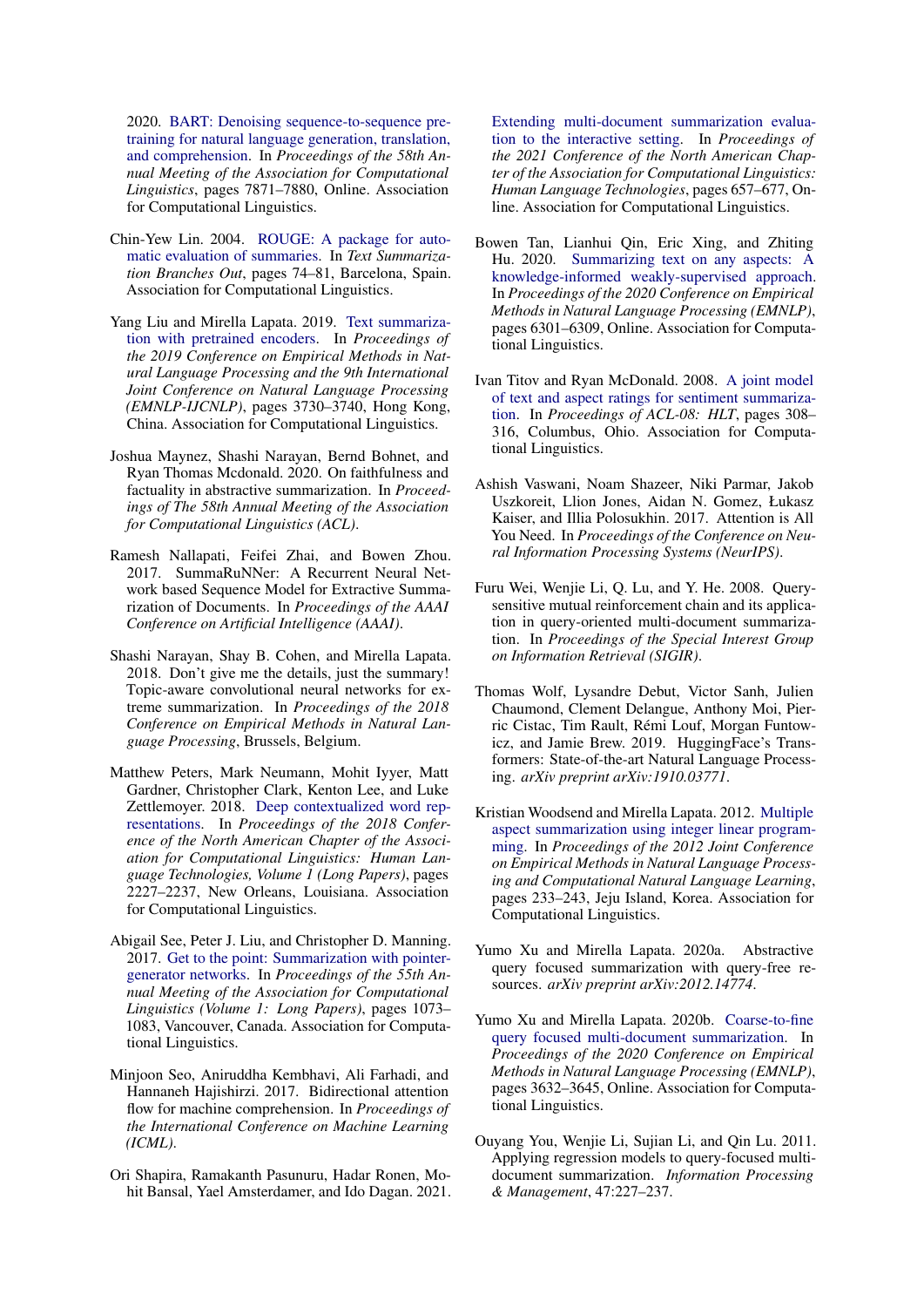- <span id="page-10-0"></span>Jingqing Zhang, Yao Zhao, Mohammad Saleh, and Peter J. Liu. 2020a. PEGASUS: Pre-training with Extracted Gap-sentences for Abstractive Summarization. In *Proceedings of the International Conference on Machine Learning*, Proceedings of Machine Learning Research. PMLR.
- <span id="page-10-1"></span>Tianyi Zhang, Varsha Kishore, Felix Wu, Kilian Q. Weinberger, and Yoav Artzi. 2020b. BERTScore: Evaluating text generation with BERT. In *Proceedings of the International Conference on Learning Representations (ICLR)*.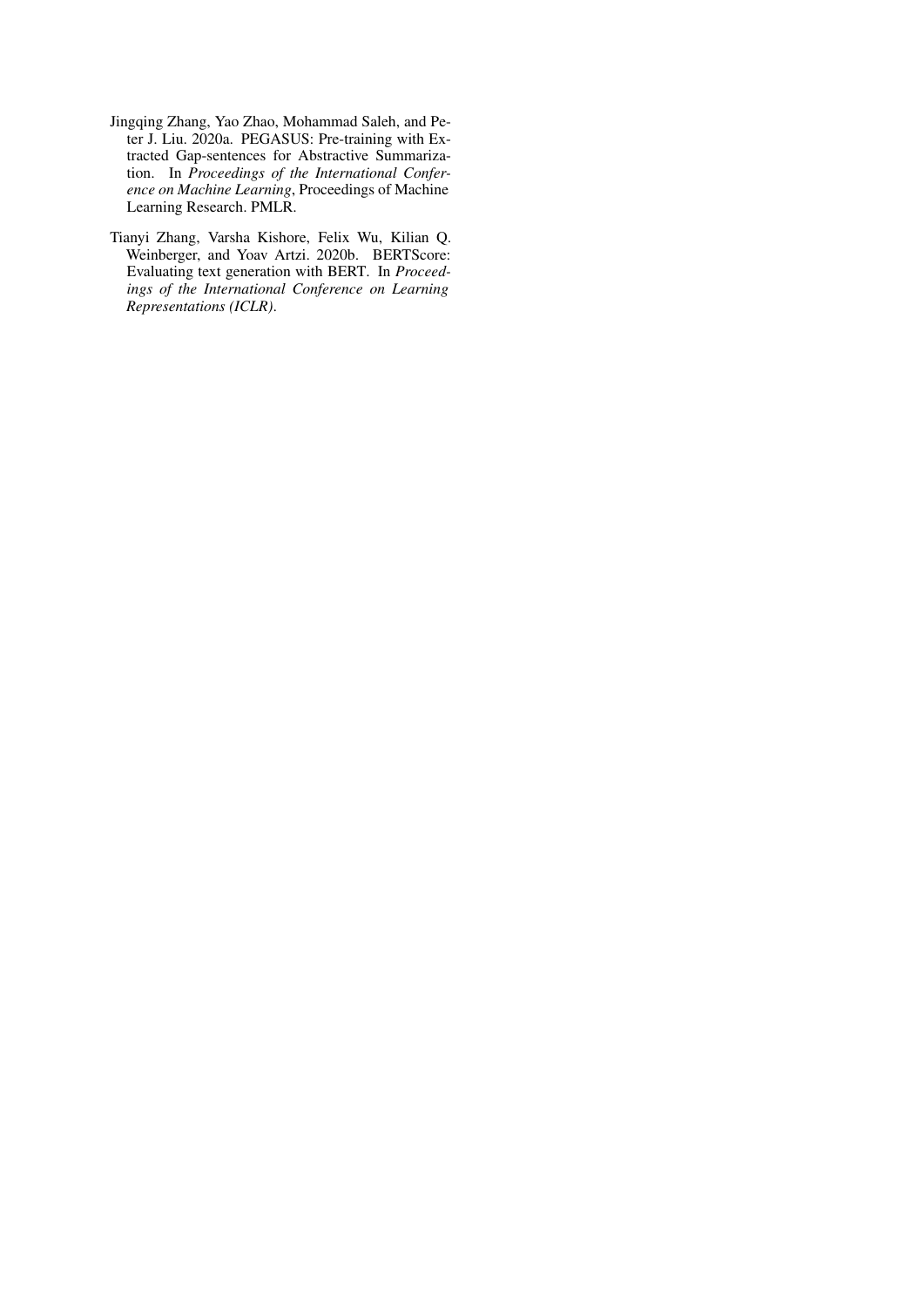<span id="page-11-2"></span>

Figure 2: User interface for Turkers' annotation.

## A Appendices

#### A.1 Training Details

For all models, we split CNN/Daily Mail set into the standard 287,226 training pairs, 13,368 validation pairs and 11,490 test pairs following [See et al.](#page-9-0) [\(2017\)](#page-9-0).

We follow the training procedure for BERTSUM [\(Liu and Lapata,](#page-9-1) [2019\)](#page-9-1) with modifications. We use the cased variant of bert-base-cased available through HuggingFace [\(Wolf et al.,](#page-9-16) [2019\)](#page-9-16) instead of uncased and do not lowercase the dataset during preparation. Our learning rate schedule follows [Vaswani et al.](#page-9-17) [\(2017\)](#page-9-17) with

$$
lr = 2e^{-3} \cdot min(\text{step}^{-0.5}, \text{step} \cdot \text{warmup}^{-1.5})
$$

where warmup  $= 10000$ .

For fine-tuning AOSUMM on the modified CNN/DM dataset, the training completes in 8 hours on a single NVIDIA Quadro RTX 8000.

## <span id="page-11-0"></span>A.2 Exemplar Sentences

In order to generate earthquake and fraud domain data we filter the CNN/DM dataset using similarity between latent representations of Universal Sentence Encoder (USE) [\(Cer et al.,](#page-8-13) [2018\)](#page-8-13). To find domain-related articles, we need to generate a sentence that is vague enough to match most in-domain articles but specific enough to exclude articles outside the domain. For earthquakes we found the sentence "*An earthquake occurred.*" to work well. We embedded this sentence with USE, and calculated distance in latent space to articles in CNN/DM. For the fraud dataset we use the simlar sentence "*A fraud occured.*" After inspecting the matches,

<span id="page-11-1"></span>

| $F_1$ R-1 R-2 R-L $F_1$ R-1 R-2 R-L                                                      |     |     |  |               |  |
|------------------------------------------------------------------------------------------|-----|-----|--|---------------|--|
|                                                                                          | PEN |     |  | <b>NATURE</b> |  |
|                                                                                          |     |     |  |               |  |
| RS 36.3 55.8 42.1 43.0 38.0 57.6 44.8 43.3<br>BS 44.8 64.2 54.1 51.6 45.2 64.4 53.9 48.0 |     |     |  |               |  |
|                                                                                          |     | GEO |  | <b>RECV</b>   |  |
|                                                                                          |     |     |  |               |  |
| RS 39.5 59.2 49.1 47.2 34.9 54.9 44.3 45.2<br>BS 49.9 69.1 61.2 54.2 39.6 59.5 49.1 46.7 |     |     |  |               |  |

Table 12: Comparison of our AOSUMM model trained on data using ROUGE (RS) or BERTScore (BS) as the scoring metric for oracle extraction. Training with BERTScore oracle summaries gives much stronger performance.

<span id="page-11-3"></span>

|                                                            |  | GEO RECV PEN NATURE   Avg. |                                                          |
|------------------------------------------------------------|--|----------------------------|----------------------------------------------------------|
| Non-Mixed 48.0 41.8 43.9 43.7<br>Mixed 49.9 39.6 44.8 45.2 |  |                            | $\begin{array}{ c c } \hline 44.3 \\ \hline \end{array}$ |

Table 13: Comparison of AOSUMM with or without mixed training data. We show the  $F_1$  of the system output and human annotation on four domains.

we manually exclude articles that are outside the domain.

## A.3 Crowdsourcing

To improve the quality of the data collected, we educate annotators with detailed instruction and user-friendly interface shown in Figure [2.](#page-11-2) We also manually sample and check the collected data.

## A.4 Oracle Derivation: BERTScore vs. ROUGE

In Table [12](#page-11-1) we show the performance improvement from replacing ROUGE-derived oracle labels with their BERTScore-derived counterparts. Using BERTScore [\(Zhang et al.,](#page-10-1) [2020b\)](#page-10-1) to obtain oracle extractive summaries for training data produces models that are significantly stronger than models trained on sentences selected by maximizing ROUGE score. We hypothesize this is because ROUGE score maximization essentially limits what the model learns to lexical matching, while BERTScore can score based on more abstract, semantic criteria.

#### A.5 Mixed vs. Non-Mixed

We compare models trained using the mixed technique against models trained without any augmentation, and find that the mixed technique generally provides some benefit, but inconsistently. In Table [13,](#page-11-3) the Mixed technique is effective on GEO, PEN, and NATURE, but not RECV. The small per